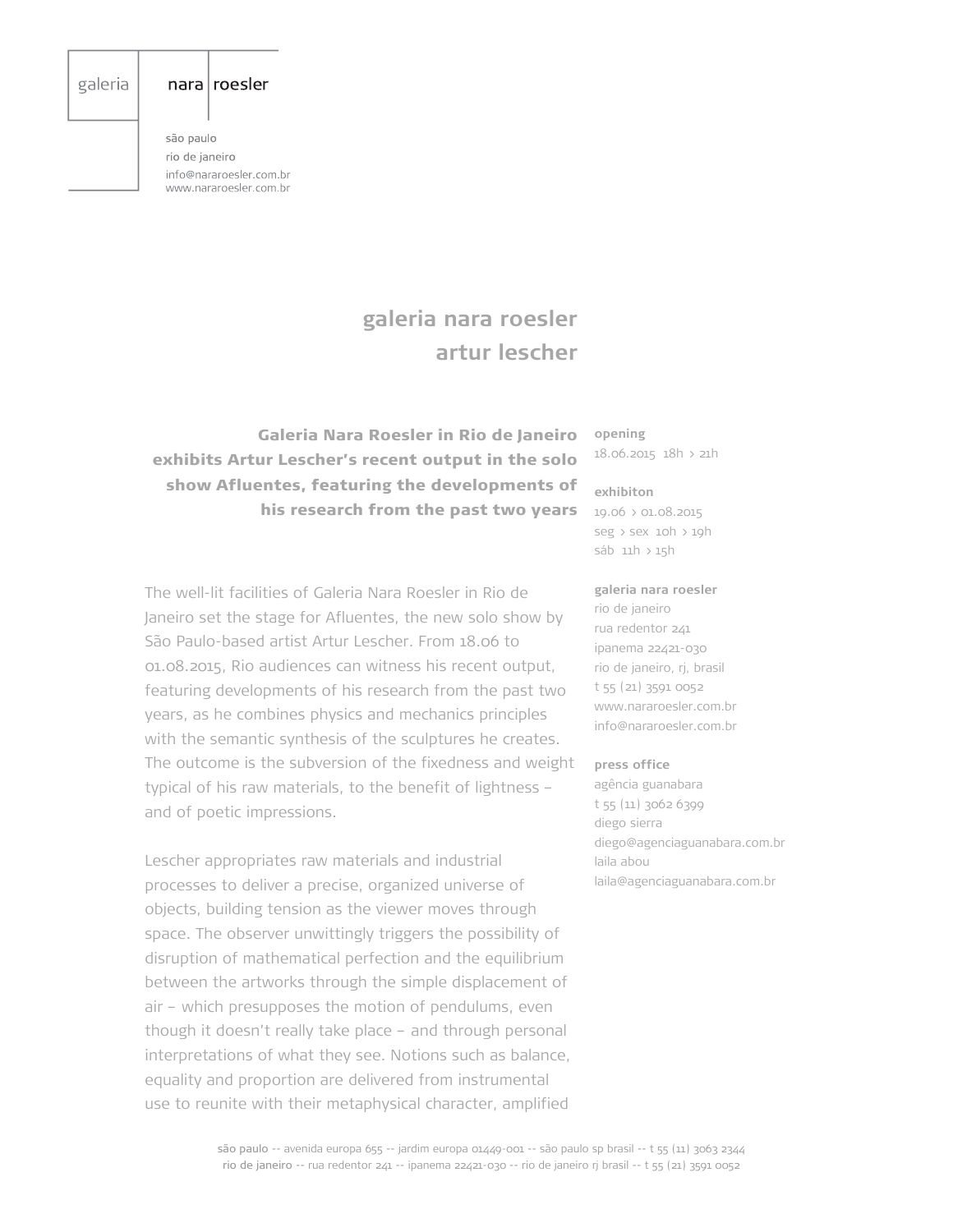## by the artworks' formal purity.

The venue will be occupied by nine works, some of which conjure liquid images, like Afluentes, a development of O Rio, a piece featured in the collection of São Paulo's MAM. Whereas in the latter work, monoprint and offset rollers flow down the wall and onto the floor, in the current version, the paper rolls colored by the artist in shades of blue, black and red remain in place thanks to industrial process, forming a constellation of circles.

The cascade of metal appears to be running down, translating the idea of its natural matrix into a geometric arrangement. The tension of the original image contrasts with the material and the form employed in creating the sculpture, providing evidence of the game the artist proposes, as he manipulates the gap between signifier and signified. In other words, the impossibility of translating nature perfectly while using the cultural code becomes endowed with poetic freedom, conferring a transcendent, near-primitive meaning to the artworks.

The inner dynamics of the piece Rio de Parede, comprising 17 pulleys and a hanging metal mesh, builds upon the works featured in the 2013 exhibit Objeto Pantográfico (Pantographic Object). The undulations and fluidity of a river are given a static representation capable of conveying the motion of the original. In the artist's own words, this piece presents itself "in relation with the liquid state of things."

In the 2013 show, Artur Lescher employed the figure of the pantograph, a tool for enlarging or reducing drawings, as a unifying thread. Formed by two vertical and two horizontal vectors, the contraption reproduces the desired image in a larger or smaller scale, as the hand mechanically retraces the original lines.

On that occasion, British critic Isobel Whitelegg wrote about the pantograph's broader metaphoric meaning: "Other artworks share the principles of this invention's compression and expansion mechanism instead of its literal



**sem título #2,** da série zu, 2013 madeira, latão e cabo de aço 220 x 25 cm



**sem título #08,** da série afluentes, 2015 alumínio e papel  $040,5$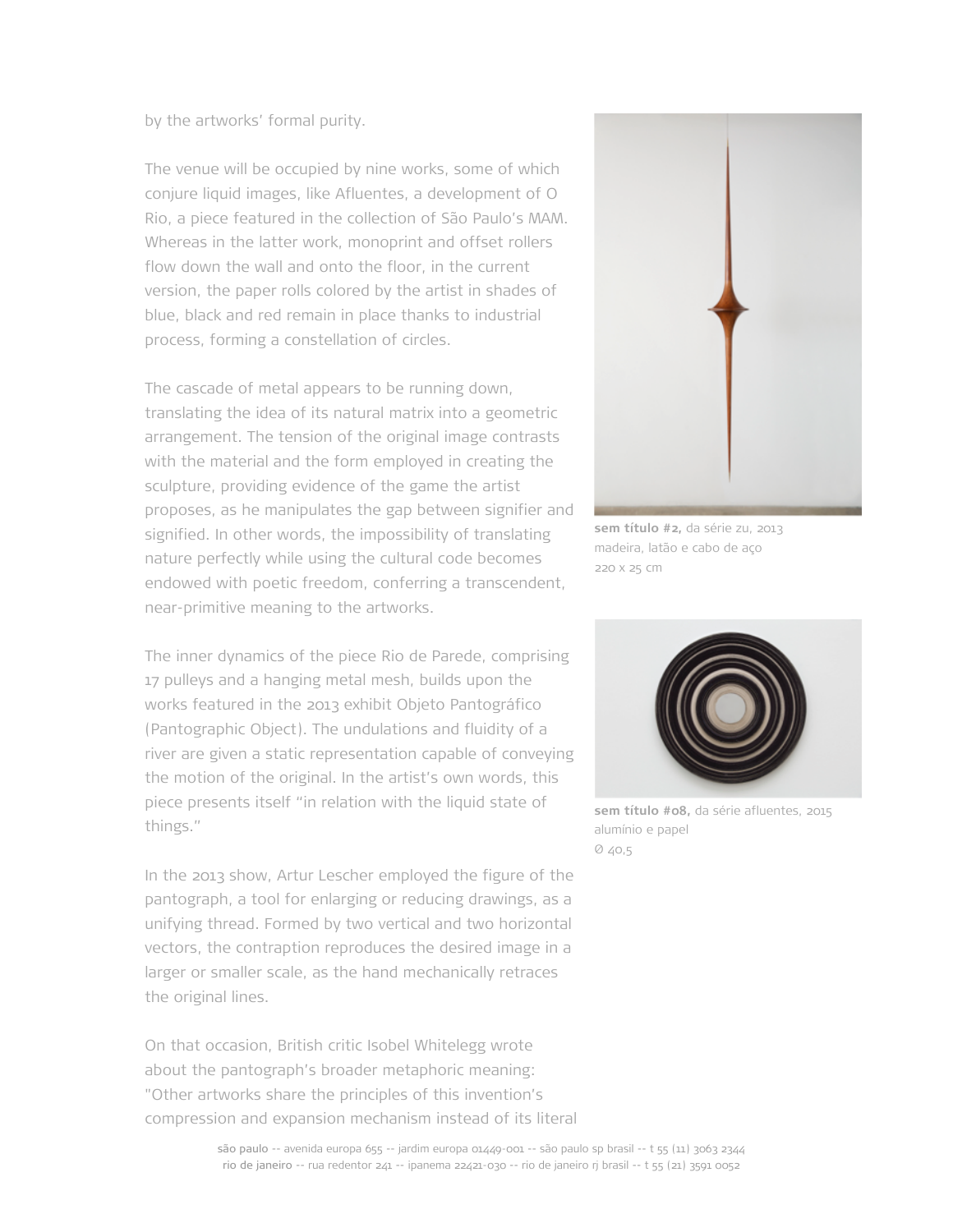form. They evoke the pantograph as a mechanical body capable of advancing and retreating, of changing its reach and adjusting its density, and thus being perceived as being heavier or lighter: expanded to encompass space in its structure, or compressed to exclude it." This idea is subjected to novel interpretations in this new solo show in Rio de Janeiro.

As pertains to lightness extracted from dense materials, the pendulums Ann, in cobalt blue, and Suave, in anodized aluminum, carry on Lescher's tradition of creating extremely narrow sculptures that appear to float on their own once suspended. Moreover, they build tension with the possibility of moving with any gust of wind or sound vibration, even though their weight almost always keeps them static.

Utilizing incoming light from the skylight in the small annex room for added visual effect, Pivô relates to the space it is in. "The pieces take advantage of certain spatial situations," says the artist. Made from golden metal, this piece differs from the other pendulums in the way it hangs by its midpoint. This endows it with an irregular motion, like a disoriented compass needle that isn't moved by the earth's magnetism, and therefore ceases to serve its logical purpose.

This inversion is a follow-up to concepts addressed in the exhibition Nostalgia do Engenheiro (Mexico, 2014), whose title (Engineer's Nostalgia) symbolizes a remission to the formulation of the world through mathematical construction that modern philosophy holds so dear. In the show, science's condition of possibility is associated with the metaphysical foundation of its principles, bringing together worlds that seem antipodal in contemporary times; In Lescher's output, this articulation is crucial.

In his work in general and in this particular show, the artist not only suspends the artworks from the ceiling or the walls. By cleverly manipulating viewer perception through contrasting matters and senses, through form and matrix, Lescher appears to suspend the very passing of time.



**sem título #01,** da série afluentes, 2015 alumínio e papel Ø 21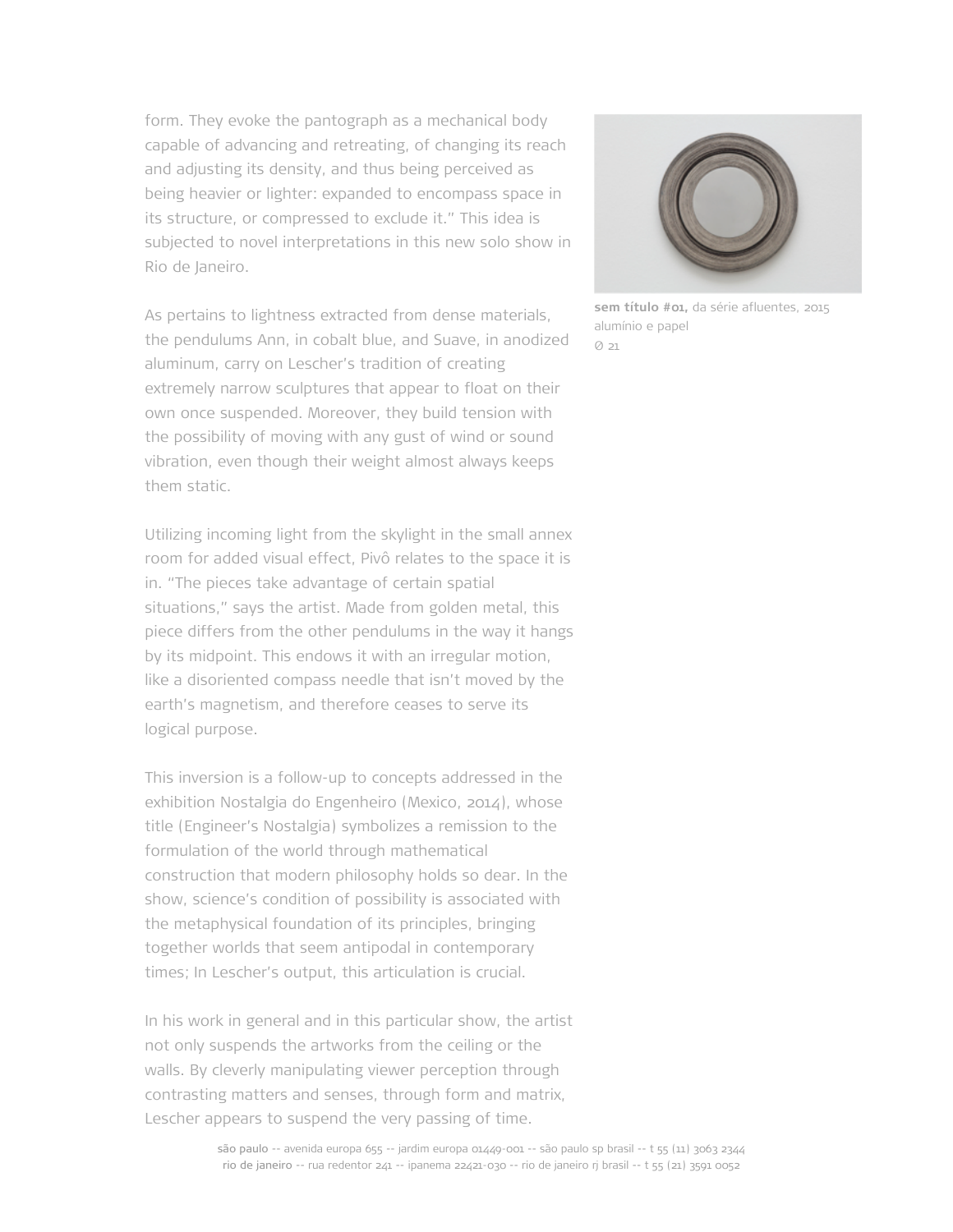# about artur lescher

Born in São Paulo, 1962, Artur Lescher was featured in the 1987 and 2002 editions of the São Paulo Art Biennial and in the 2005 Mercosul Biennial, in Porto Alegre, Brazil. His work is featured in major public collections, including those of the São Paulo State Art Gallery (Pinacoteca), São Paulo, Brazil; Instituto Nacional de Belas Artes, Rio de Janeiro, Brazil; the São Paulo Museum of Modern Art, São Paulo, Brazil; Biblioteca Luis Angel Arango – Bogotá, Colombia; National Museum of Fine Arts, Rio de Janeiro, Brazil; Museum of Contemporary Art – MAC-USP, São Paulo, Brazil; São Paulo Cultural Center, São Paulo, Brazil; Itaú Cultural Institute, São Paulo, Brazil; the Latin American Art Museum of Buenos Aires, MALBA, Buenos Aires, Argentina; the Buenos Aires Museum of Modern Art, Buenos Aires, Argentina; Museum of Fine Arts, Houston, USA; Philadelphia Museum of Art, Philadelphia, USA.

#### about the gallery

Galeria Nara Roesler is a leading contemporary art gallery, representing seminal Brazilian artists who emerged in the 1960s as well as pre-eminent mid-career artists who dialogue with the currents put forth by those historical figures. Founded by Nara Roesler in 1989 and led by Nara and her sons, Alexandre and Daniel Roesler, the gallery has consistently fomented curatorial innovation over the last twenty-five years, all the while maintaining the highest quality standards in art production. This was achieved by developing a strict, thorough, exhibitions program created in close collaboration with its artists; implementing and maintaining the Roesler Hotel program, a platform for curatorial projects; and providing continuous support to artists beyond the boundaries of gallery space by working with institutions and curators in off-site shows, to present innovative initiatives and exciting projects. With a stable that includes groundbreakers – such as Abraham Palatnik, Antonio Dias, Hélio Oiticica, Paulo Bruscky, and Tomie Ohtake – and a younger generation led by Artur Lescher,